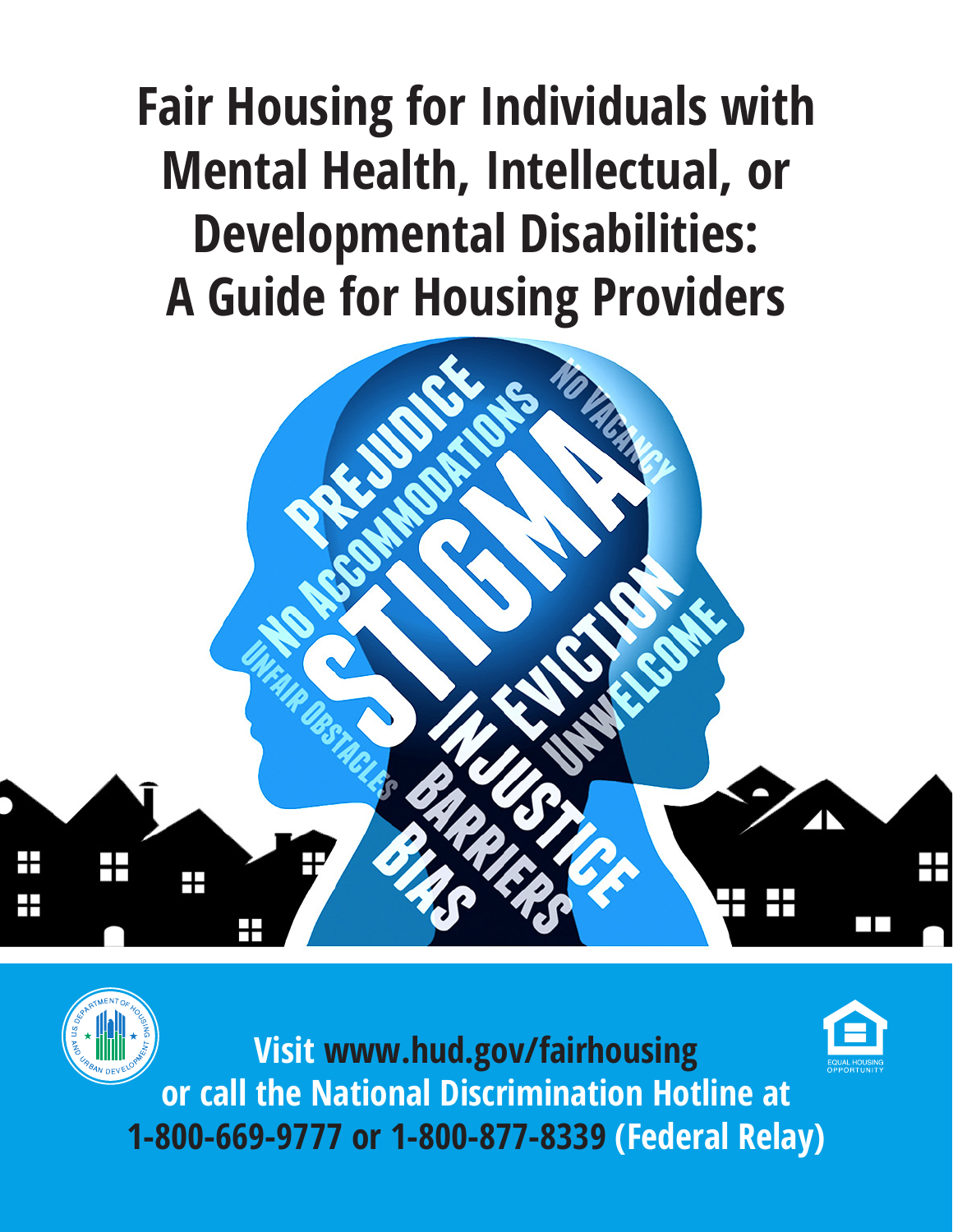#### **What Housing Providers Need to Know**

Fair housing laws prohibit discrimination in housing against individuals with disabilities, including individuals with mental health, intellectual, or developmental disabilities. Individuals with mental health, intellectual, and developmental disabilities have faced many types of discrimination, including being required to live in institutions and other segregated settings. There is a great need for affordable, integrated, community-based housing options where individuals with disabilities can live free from discrimination. Individuals with disabilities have the right to live independently in the community with any supports that they need, such as health care services, a caregiver or live-in aide, or other short or long-term services or supports. Access to community-based housing options is also necessary to ensure that individuals with disabilities are not forced to remain in institutional settings.

Individuals with disabilities have rights of self-determination and independence. Some individuals with disabilities may seek or require assistance with certain activities and may utilize the services of an advocate, representative, or guardian. In such cases, housing providers should ensure advocates and representatives are appropriately involved in decision-making. Housing providers may not make paternalistic or discriminatory decisions about what is in the person's best interest.

### **Fair Housing Laws that Prohibit Disability Discrimination**

The Fair Housing Act, Section 504 of the Rehabilitation Act, and the Americans with Disabilities Act prohibit housing discrimination against individuals with disabilities. These laws, among other things, require that individuals with disabilities be provided the same housing opportunities that are provided to individuals without disabilities. Individuals entitled to these protections include those who have a physical or mental impairment that substantially limits one or more major life activities.

#### **What are examples of protected mental health, intellectual, and developmental disabilities?**

Protected disabilities include (but are not limited to) mental health, psychological, intellectual, and developmental conditions, such as organic brain syndrome, , depression, anxiety, bipolar disorder, post-traumatic stress disorder (PTSD), specific learning disabilities, autism, down syndrome, traumatic brain injuries, alcoholism, and drug addiction (other than addiction caused by current, illegal drug use). **How do individuals with mental health, intellectual, or developmental disabilities commonly experience housing discrimination?**

Under the fair housing laws, it is illegal to discriminate against individuals based on disability. The following are some examples of discrimination prohibited under fair housing laws:

- ◆ Asking about whether a person has a disability or about the nature of a person's disability during the application process, unless the housing provider asks all applicants about whether they have a disability to determine if they are qualified for housing available only to individuals with disabilities
- ◆ Refusing to provide information about or show available housing to a person or someone they live with because of a disability
- ◆ Refusing to rent or sell to a person because of a disability
- Denying housing because an applicant lived in an institutional setting or group home
- ◆ Placing different terms or conditions upon the rental of available housing, such as charging a higher rent or security deposit because of a disability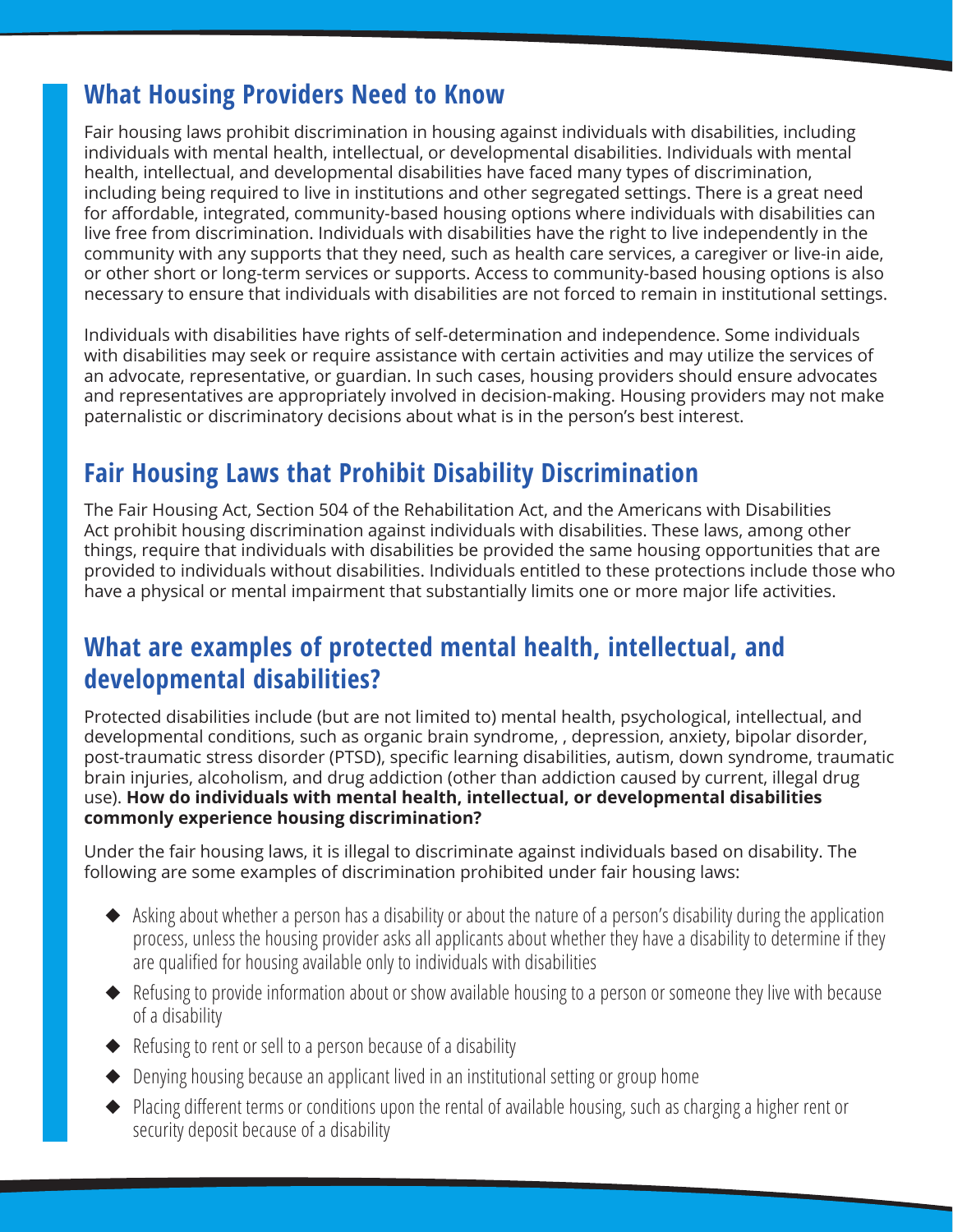- Placing different terms or conditions on housing because an applicant lived in an institutional setting, such as requiring more documentation or completion of an additional screening approval process
- ◆ Refusing to grant reasonable accommodations or allow reasonable modifications that may be necessary for a person or someone they live with who has a disability to have an equal opportunity to use or enjoy their housing
- ◆ Restricting a person from living in certain units or sections of a housing complex because of a disability
- ◆ Using stricter screening criteria because of a disability
- ◆ Advertising in a discriminatory way to discourage individuals with disabilities from applying for housing
- ◆ Evicting a resident or someone they live with because of a disability
- ◆ Harassing a person or someone they live with because of a disability
- ◆ Asking questions about treatment or medications
- ◆ Requiring persons to accept placement in a congregate housing development occupied exclusively or primarily by individuals with the same or similar disabilities

## **What are permissible activities under the fair housing laws?**

A housing provider can screen applicants for available housing and can create rules or codes of conduct for residents if the screening, rules, and codes are applied in the same way to all people, are not discriminatory, and if housing providers make reasonable accommodations to any policies, practice, rules, and codes when they may be necessary for an individual with a disability. Housing providers may not discriminate based upon fear, bias, or generalizations about individuals with disabilities.

## **What are reasonable accommodations and modifications?**

Reasonable accommodations and modifications are changes in rules, policies, practices, services, or the physical structure of a dwelling to afford a person with a disability an equal opportunity to use and enjoy housing. In HUD-assisted housing, structural changes to units, public and common use areas would fall under the category of reasonable accommodations that the housing provider must provide. Some examples of reasonable accommodation or modification requests may include:

- $\blacklozenge$  Asking to have an assistance animal when there is a "no pets" policy
- ◆ Asking for help with completing an application or other paperwork
- ◆ Asking that a housing provider allow a live-in aide or other support services
- ◆ Extending limited application periods and permitting flexible application procedures or locations
- ◆ Asking to change the due date for rent until after receipt of a social security disability check or a short- or longterm disability payment
- ◆ Asking for physical changes to a dwelling or common area related to mobility or sensory needs
- ◆ Asking to remain on a waiting list after not responding to requests within the time period because of a disabilityrelated reason
- ◆ Asking for additional time to move into a unit when an applicant reaches the top of a waiting list but cannot move because of a disability-related reason, such as treatment or hospitalization
- ◆ Accepting alternate references, like a social worker, when a prospective tenant may have limited or no recent rental or employment history due to a hospitalization